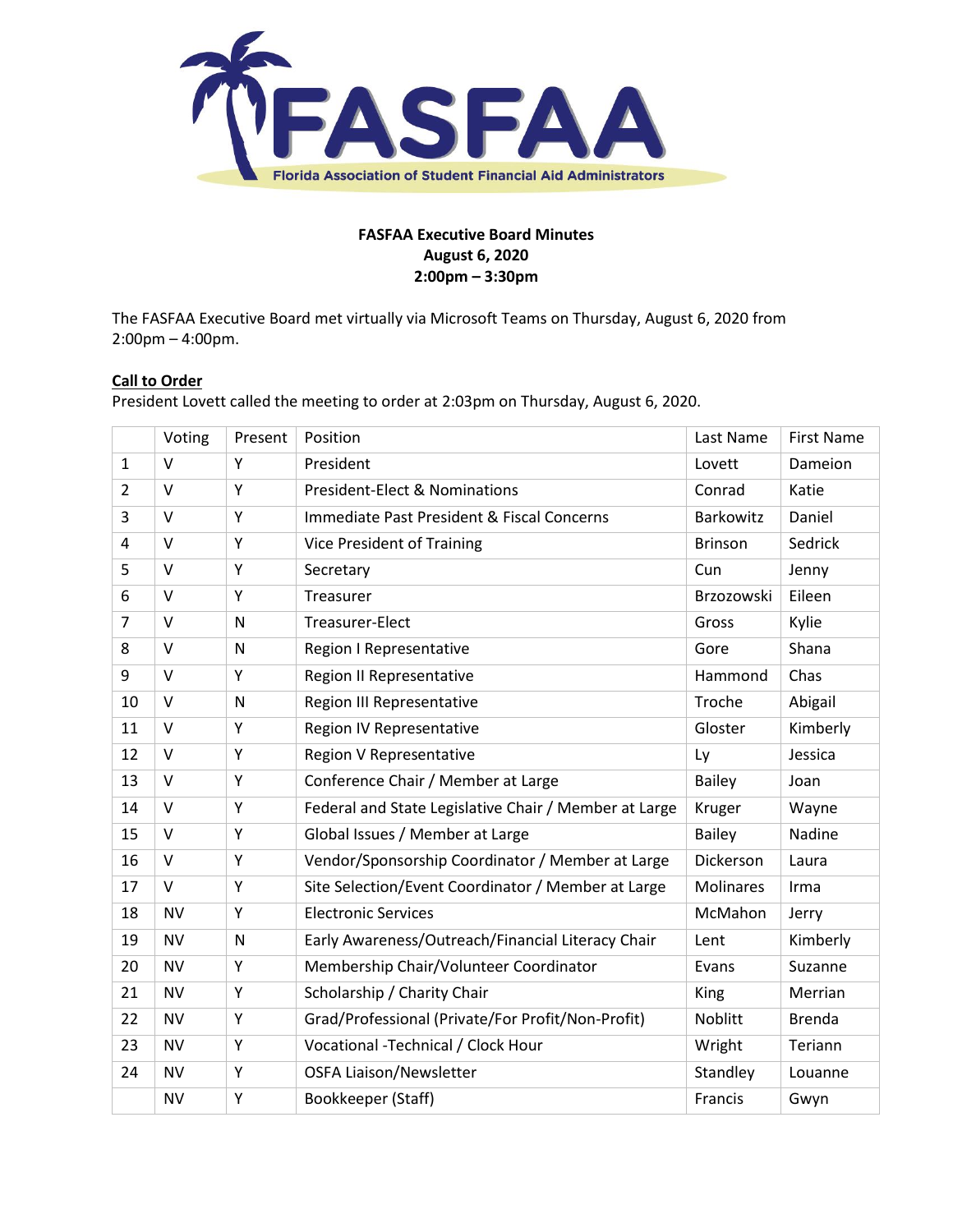

A quorum for voting was met with 14/17 voting members present (82%). There were 20/24 members of the Executive Board present.

**Board Members unable to attend:** Kylie Gross, Shana Gore, Abigail Troche, Kimberly Lent **Guests:** Sara Kaufman **Early Departures:** Joan Bailey, Laura Dickerson

#### **Old Business: Approval of Transition June 19 – June 20, 2020 Meeting Minutes**

President Lovett declared the minutes passed by acclamation – approved as distributed.

#### **Old Business: GoToWebinar Renewal**

Discussion ensued. \$2400 per year package. Maximum of 500 participants per webinar. Capability for break-out sessions, able to run multiple sessions at the same time.

**Motion:** Extend contract for 2021 fiscal year at a cost of \$200 per month – Immediate Past President Barkowitz **Second:** Global Issues Chair Bailey **Motion Carried with unanimous vote.**

## **Old Business: NASFAA Credentials**

Changes to NASFAA's policy: Anyone who attends online will not able to receive free credential for the test. They can receive a 50% waiver. There is no reduction in price of training material for this year. \$2,400 for entire set. The cost is already in the budget.

Discussion ensued on how to charge FASFAA members for the test or if members can register for the exam independently. No final decision was made. Discussion tabled.

#### **Old Business: Tax Filing Status**

Taxes due November 15. In the past, outside accountant - Hursey & Associates. President Lovett would need to contact Hursey & Associates regarding a contract.

#### **New Business: 2021 Budget Proposal**

Two budget models: Hybrid and Virtual. Budget will be a living document due to uncertainty. No discussion. No motion needed since proposal was brought forth by Budget committee. **Unanimous Vote: 2021 Budget passed.** 

## **New Business: Board Member and Committee Goals**

Board members will email goals for the year to President Lovett.